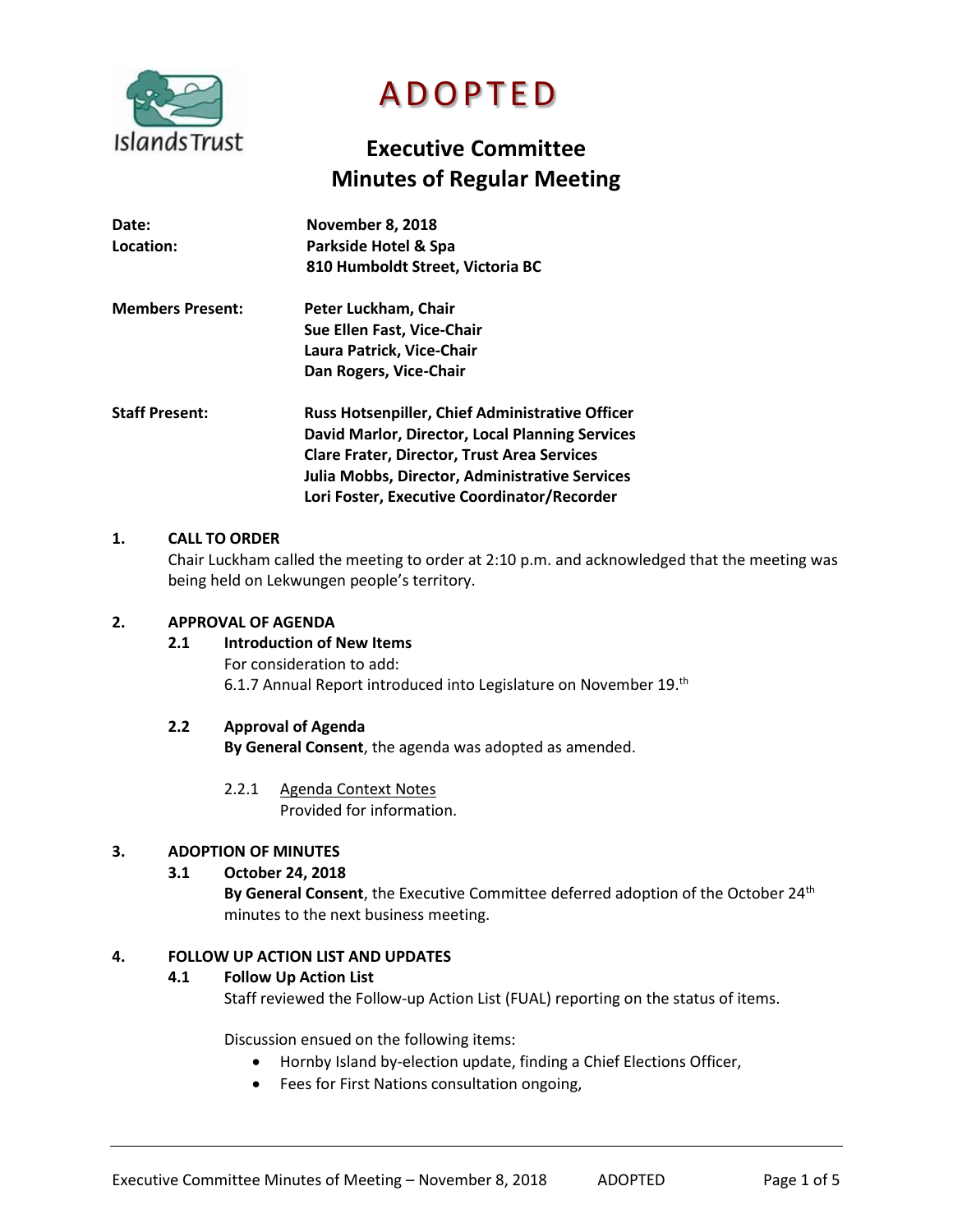Agricultural Land Commission changes regarding size of buildings and soil removal is in First Reading.

#### **5. TRUST COUNCIL MEETING PREPARATION**

#### **5.1 Executive**

5.1.1 January 2019 Trust Council Schedule

The Executive Committee reviewed the draft schedule and addressed the sessions.

**By General Consent**, the Executive Committee requested staff add an in-camera and town hall/delegation session to the January Trust Council schedule and bring back the revised schedule to the next business meeting.

#### **5.2 Local Planning Services** None

- **5.3 Administrative Services** None
- **5.4 Trust Area Services** None

#### **6. NEW BUSINESS**

#### **6.1 Executive/Trust Council**

6.1.1 Review of Local Trust Committee Vice Chair Assignments Director Marlor reviewed the matrix document in the agenda package.

Discussion regarding vice chair training/orientation and live stream meetings ensued.

6.1.2 Election of Executive Committee member to Islands Trust Conservancy Vice Chair Fast put forth her name to stand as the Executive Committee member for the Islands Trust Conservancy board of trustees.

> No other members put forth their name for the position of Executive Committee member to sit on the Islands Trust Conservancy board.

**By General Consent**, Chair Luckham declared Vice Chair Fast elected by acclamation as the Executive Committee member to the Islands Trust Conservancy Board.

6.1.3 Council Committee Assignments

The Executive Committee reviewed the council committee sign-up sheets for Local Planning, Trust Programs and Financial Planning committees which were retrieved from the earlier Trust Council meeting. The following names were presented on the committee lists: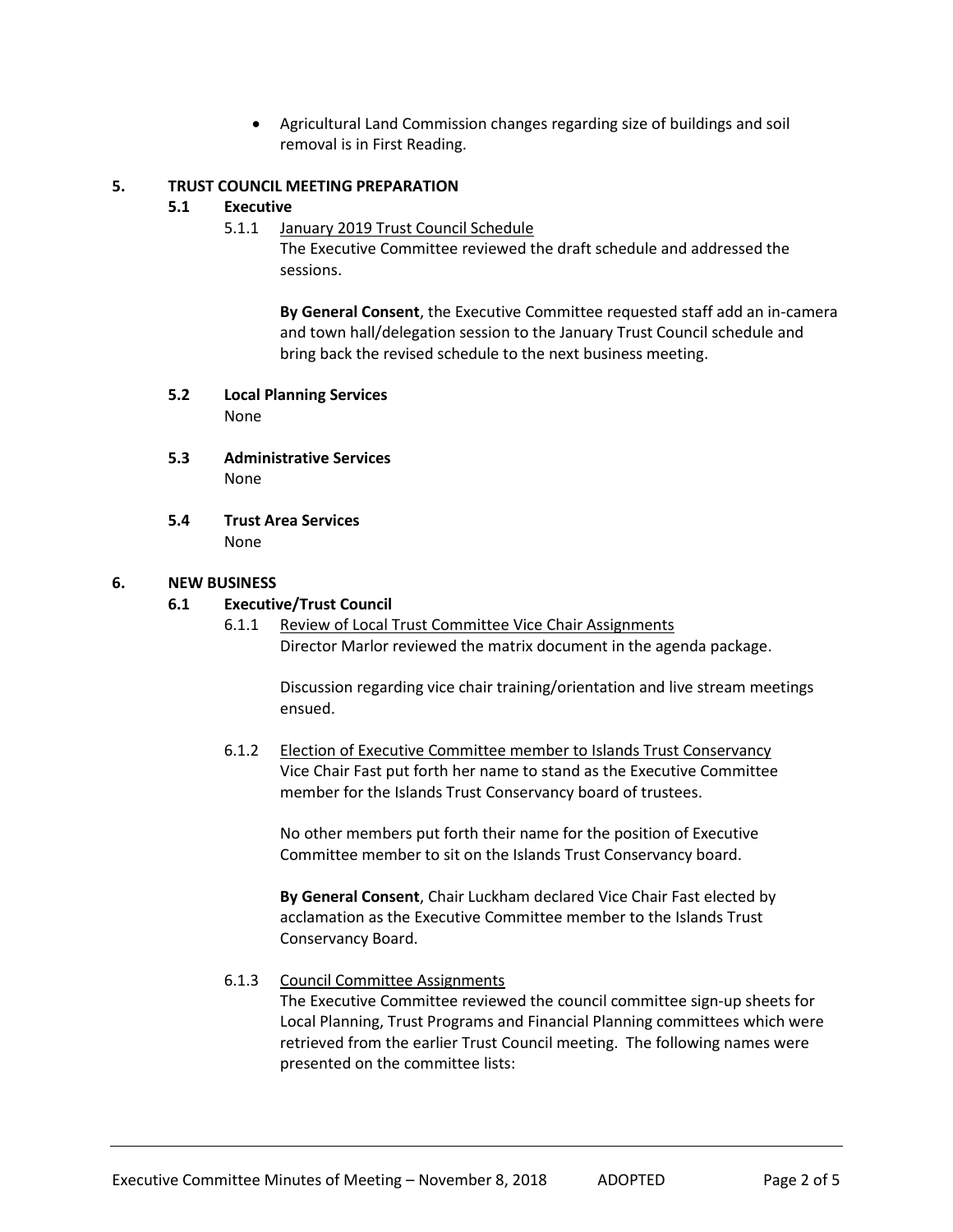Local Planning Committee

- Jeanine Dodds, Mayne Island Trustee
- David Maude, Mayne Island Trustee
- Kees Langeries, Gabriola Island Trustee
- Jane Wolverton, Galiano Island Trustee
- Laura Busheikin, Denman Island Trustee
- Kate-Louise Stamford, Gambier Island Trustee
- Tim Peterson, Lasqueti Island Trustee

Trust Programs Committee

- Scott Colbourne, Gabriola Island Trustee
- Alex Allen, Hornby Island Trustee
- Ben McConchie, North Pender Island Trustee
- Deb Morrison, North Pender Island Trustee
- David Critchley, Denman Island Trustee
- Doug Fenton, Thetis Island Trustee

Financial Planning Committee

- Paul Brent, Saturna Island Trustee
- Peter Grove, Salt Spring Island Trustee
- Michael Kaile, Bowen Island Municipality
- Tahirih Rockafella, Galiano Island Trustee

Discussion followed on the pending appointments including the appointment of Executive Committee members to each committee.

The following appointments were assigned to the Local Planning Committee by Chair Luckham:

- Laura Patrick, Vice Chair/Salt Spring Island Trustee
- Jeanine Dodds, Mayne Island Trustee
- David Maude, Mayne Island Trustee
- Kees Langeries, Gabriola Island Trustee
- Jane Wolverton, Galiano Island Trustee
- Laura Busheikin, Denman Island Trustee
- Kate-Louise Stamford, Gambier Island Trustee
- Tim Peterson, Lasqueti Island Trustee

The following appointments were assigned to the Trust Programs Committee by Chair Luckham:

- Dan Rogers, Vice Chair/Gambier Island Trustee
- **•** Scott Colbourne, Gabriola Island Trustee
- Alex Allen, Hornby Island Trustee
- Ben McConchie, North Pender Island Trustee
- Deb Morrison, North Pender Island Trustee
- David Critchley, Denman Island Trustee
- Doug Fenton, Thetis Island Trustee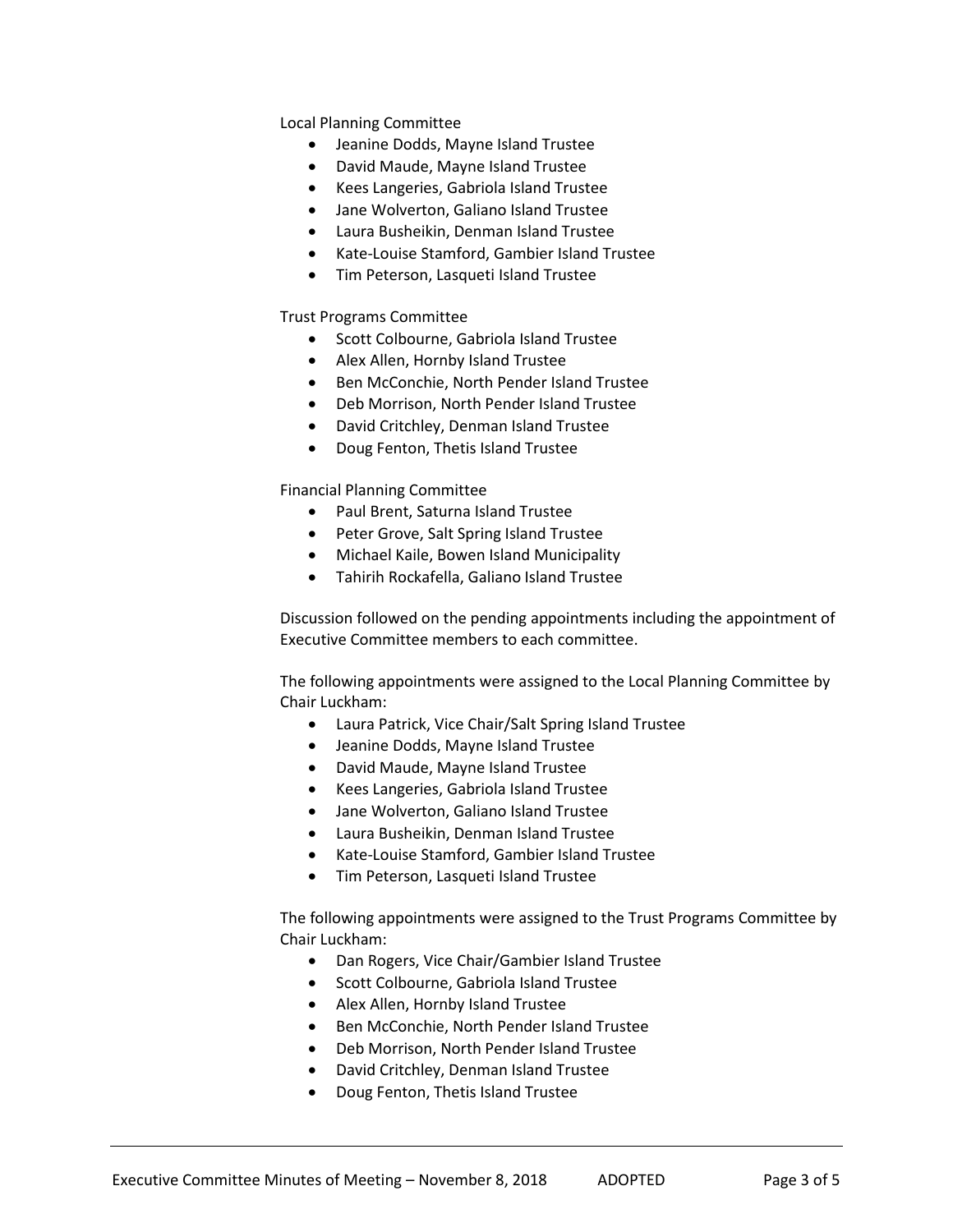The following appointments were assigned to the Financial Planning Committee by Chair Luckham:

- All members of the Executive Committee
- Paul Brent, Saturna Island Trustee
- Peter Grove, Salt Spring Island Trustee
- Tahirih Rockafella, Galiano Island Trustee

Chair Luckham concluded the appointments noting they would be sent for ratification to the next meeting of Trust Council in January.

- 6.1.4 Proposed 2018/19 Executive Committee Schedule CAO Hotsenpiller presented the draft schedule for discussion.
- 6.1.5 Executive Committee Orientation CAO Hotsenpiller reviewed the orientation schedule for discussion.
- 6.1.6 San Juan County Backgrounder / Annual Meeting Director Frater spoke to the annual meeting and gave a brief backgrounder on the relationship with San Juan County.

#### **EC-2018-162**

#### **It was Moved and Seconded;**

That the Executive Committee join the San Juan County Council meeting on December 10, 2018 to hold the annual meeting and that Chief Administrative Officer Hotsenpiller and Director Frater attend.

#### **CARRIED**

# 6.1.7 Annual Report introduced into Legislature on November 19th **EC-2018-163**

#### **It was Moved and Seconded;**

That Chair Luckham, Vice Chair Patrick and Chief Administrative Officer Hotsenpiller attend the November 19<sup>th</sup> Legislative session for the introduction of the Islands Trust Annual Report.

#### **CARRIED**

**6.2 Trust Area Services**

None

- **6.3 Local Planning Services** None
- **6.4 Administrative Services** None
- **7. CLOSED MEETING**

None